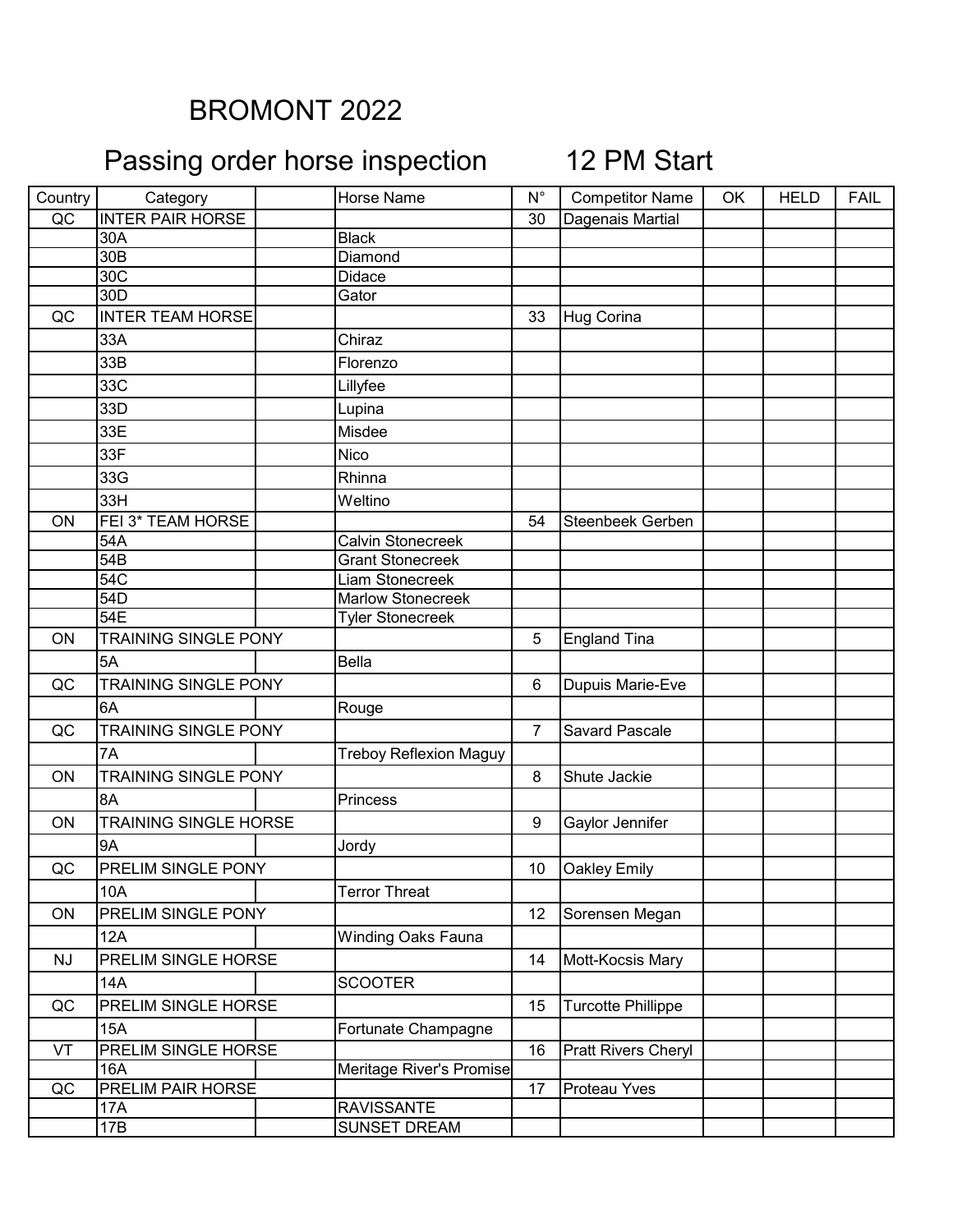| QC        | <b>PRELIM PAIR HORSE</b>  |                               | 18 | <b>Favreau Martin</b>   |  |  |
|-----------|---------------------------|-------------------------------|----|-------------------------|--|--|
|           | 18A                       | Maverick                      |    |                         |  |  |
|           | 18B                       | Onyx                          |    |                         |  |  |
| ON        | <b>PRELIM PAIR HORSE</b>  |                               | 19 | Steenbeek Jon           |  |  |
|           | 19A                       | <b>Alrik</b>                  |    |                         |  |  |
|           | 19B                       | Darren                        |    |                         |  |  |
|           | 19C                       | Victor                        |    |                         |  |  |
| QC        | <b>INTER SINGLE PONY</b>  |                               | 20 | <b>Bernier Marc</b>     |  |  |
|           | 20A                       | <b>Bella Donna</b>            |    |                         |  |  |
| QC        | <b>INTER SINGLE PONY</b>  |                               | 21 | Guillemette Alexia      |  |  |
|           | 21A                       | <b>Lil Gill PG</b>            |    |                         |  |  |
| <b>NH</b> | <b>INTER SINGLE PONY</b>  |                               | 22 | Rubio Diego             |  |  |
|           | 22A                       | Fferm Gwenffrwd Onyx Star     |    |                         |  |  |
| MI        | <b>INTER SINGLE HORSE</b> |                               | 23 | <b>Wheeler Norma</b>    |  |  |
|           | 23A                       | Aida                          |    |                         |  |  |
| VT        | <b>INTER SINGLE HORSE</b> |                               | 24 | Van Huis Susan          |  |  |
|           | 24A                       | <b>Brymstone's Chaucer</b>    |    |                         |  |  |
| ON        | <b>INTER SINGLE HORSE</b> |                               | 25 | Precious Carole         |  |  |
|           | 25A                       | Grote-Wonder                  |    |                         |  |  |
| QC        | <b>INTER SINGLE HORSE</b> |                               | 26 | Laferriere Danny        |  |  |
|           | 26A                       | Foothill's Jasmine            |    |                         |  |  |
| QC        | <b>INTER SINGLE HORSE</b> |                               | 27 | <b>Martin Denis</b>     |  |  |
|           | 27A                       | Louna                         |    |                         |  |  |
| QC        | <b>INTER PAIR HORSE</b>   |                               | 31 | Beaupre Laurent         |  |  |
|           | 31A                       | Cooper                        |    |                         |  |  |
|           | 31B                       | JT Trouble Maker              |    |                         |  |  |
| MI        | <b>INTER PAIR HORSE</b>   |                               | 32 | <b>Holzinger Marcus</b> |  |  |
|           | 32A                       | Lady Tasmin                   |    |                         |  |  |
|           | 32B                       | Lexie                         |    |                         |  |  |
| QC        | <b>INTER PAIR HORSE</b>   |                               | 34 | Fontaine Josee          |  |  |
|           | 34A                       | Sunshine of Pine Valley       |    |                         |  |  |
|           | 34B                       | Timothy de l'iordoise         |    |                         |  |  |
|           | 34C                       | Wake Field d'Amerique         |    |                         |  |  |
| VA        | FEI 1* SINGLE PONY        |                               | 35 | <b>Gailliot Damara</b>  |  |  |
|           | 35A                       | <b>Nick</b>                   |    |                         |  |  |
| VA        | FEI 1* SINGLE PONY        |                               | 36 | <b>Rose Sandy</b>       |  |  |
|           | 36A                       | Chewy                         |    |                         |  |  |
| ON        | FEI 2* SINGLE PONY        |                               | 40 | Courtemanche Michelle   |  |  |
|           | 40A                       | Fashionista                   |    |                         |  |  |
| ON        | <b>INTER SINGLE PONY</b>  |                               | 41 | Kohler Jeff             |  |  |
|           | 41A                       | <b>Goldwind Empire Spirit</b> |    |                         |  |  |
| VT        | FEI 2* SINGLE PONY        |                               | 42 | <b>Dimick Nancy</b>     |  |  |
|           | 42A                       | Randallane Narnia             |    |                         |  |  |
| <b>FL</b> | FEI 2* SINGLE HORSE       |                               | 43 | Padgett Marianna        |  |  |
|           | 43A                       | Bravo                         |    |                         |  |  |
| ON        | FEI 2* PAIR HORSE         |                               | 44 | Steenbeek Jordan        |  |  |
|           | 44A                       | <b>Alex Stonecreek</b>        |    |                         |  |  |
|           | 44B                       | <b>Brent Stonecreek</b>       |    |                         |  |  |
|           | 44C                       | <b>Vincent Stonecreek</b>     |    |                         |  |  |
| QC        | FEI 1* PAIR HORSE         |                               | 45 | Drolet Jerome           |  |  |
|           | 45A                       | lenstijn                      |    |                         |  |  |
|           | 45B                       | Miller-LZ                     |    |                         |  |  |
|           |                           |                               |    |                         |  |  |